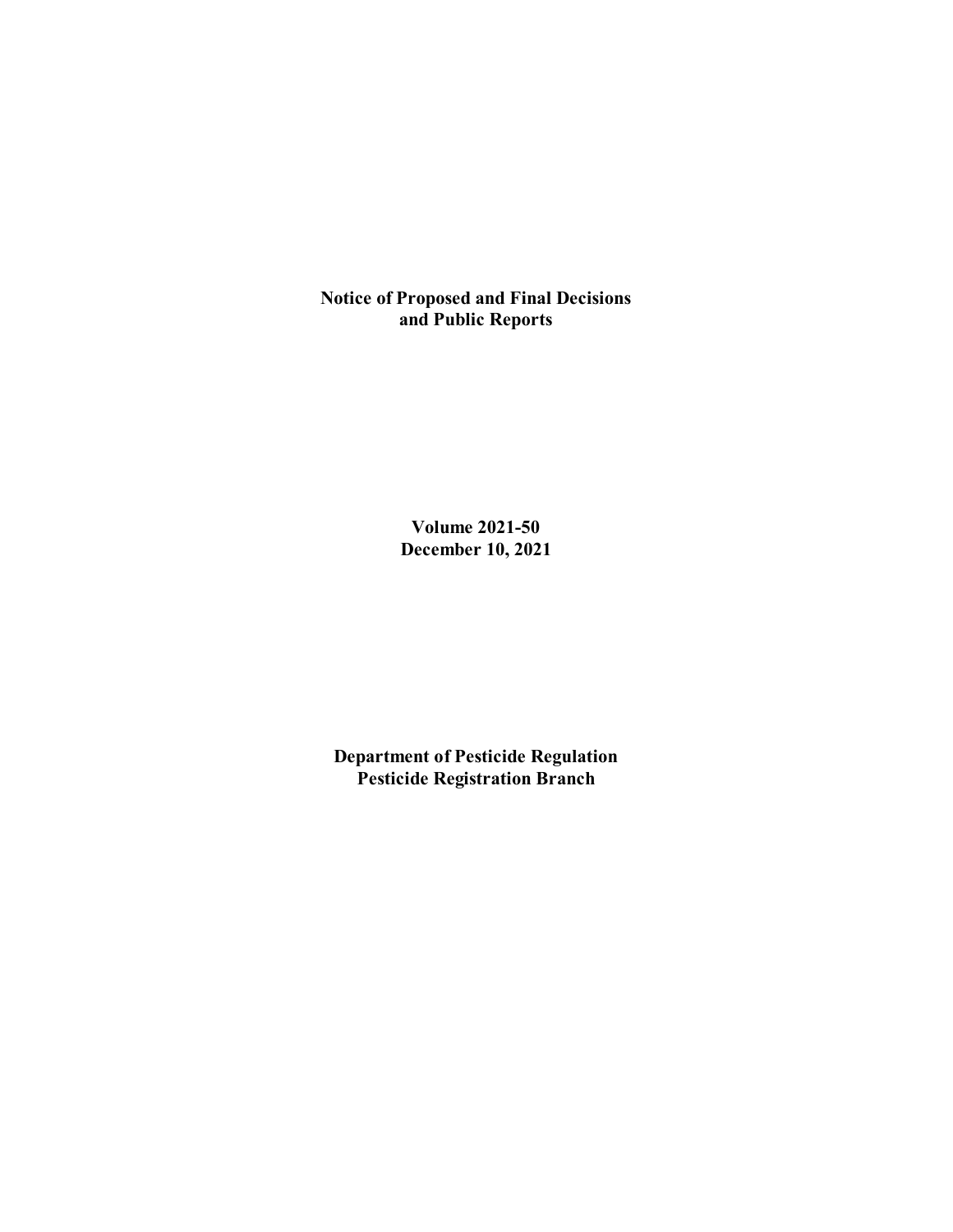# **NOTICE OF FINAL DECISIONS TO REGISTER PESTICIDE PRODUCTS AND WRITTEN EVALUATION**

Pursuant to Title 3, California Code of Regulations section 6255, the Director of the Department of Pesticide Regulation (DPR), files this Notice of Final Decisions to Register Pesticide Products with the Secretary of the Resources Agency for posting. This notice must remain posted for a period of 30 days for public inspection. Between the time DPR posts a proposed registration decision for public comment and DPR makes a final decision regarding the product, nonsignificant changes may be made to the product label (e.g., revising the product name, changing a master label to an end-use marketing label, correcting typographical errors). If the changes are not significant, DPR will not re-notice the product for public review and comment. However, if significant changes are made to the product label that substantially affect DPR's analysis on direct or indirect significant adverse environmental or human health impacts that can reasonably be expected to occur from the proposed decision, DPR will re-notice the product label for public review and comment.

In addition, for any product that is posted proposed to register as a conditional registration, the registrant may address the conditions of registration by providing the appropriate data or modifying the product label (e.g., remove use site, add "not for use in California" to a use site) during the posting period. If the registrant adequately addresses the conditions of registration during the posting period and the resulting change to the product label is not significant such that DPR must re-post the product label for review and public comment, DPR will post the product below, but will no longer have a "conditional" designation by the registration type.

For information about submitting a request for any documents related to this notice, please visit [https://www.cdpr.ca.gov/public\\_r.htm.](https://www.cdpr.ca.gov/public_r.htm)

To view the public report that was issued when the product was proposed for registration, click on the hyperlinked Tracking Number for the product.

*Tracking Number with hyperlink to public report – (EPA Registration Number) Applicant / Brand Name*

[298048](https://www.cdpr.ca.gov/docs/registration/nod/public_reports/298048.pdf) - (71512 - 43) ISK BIOSCIENCES CORPORATION MASTER LABEL - PYRIOFENONE ORNAMENTAL FUNGICIDE USE: FUNGICIDE - FOR THE CONTROL OF POWDERY MILDEW ON ORNAMENTAL PLANTS TYPE: SECTION 3 REGISTRATION - ACTIVE INGREDIENT(S): PYRIOFENONE CAS NUMBER(S): 688046-61-9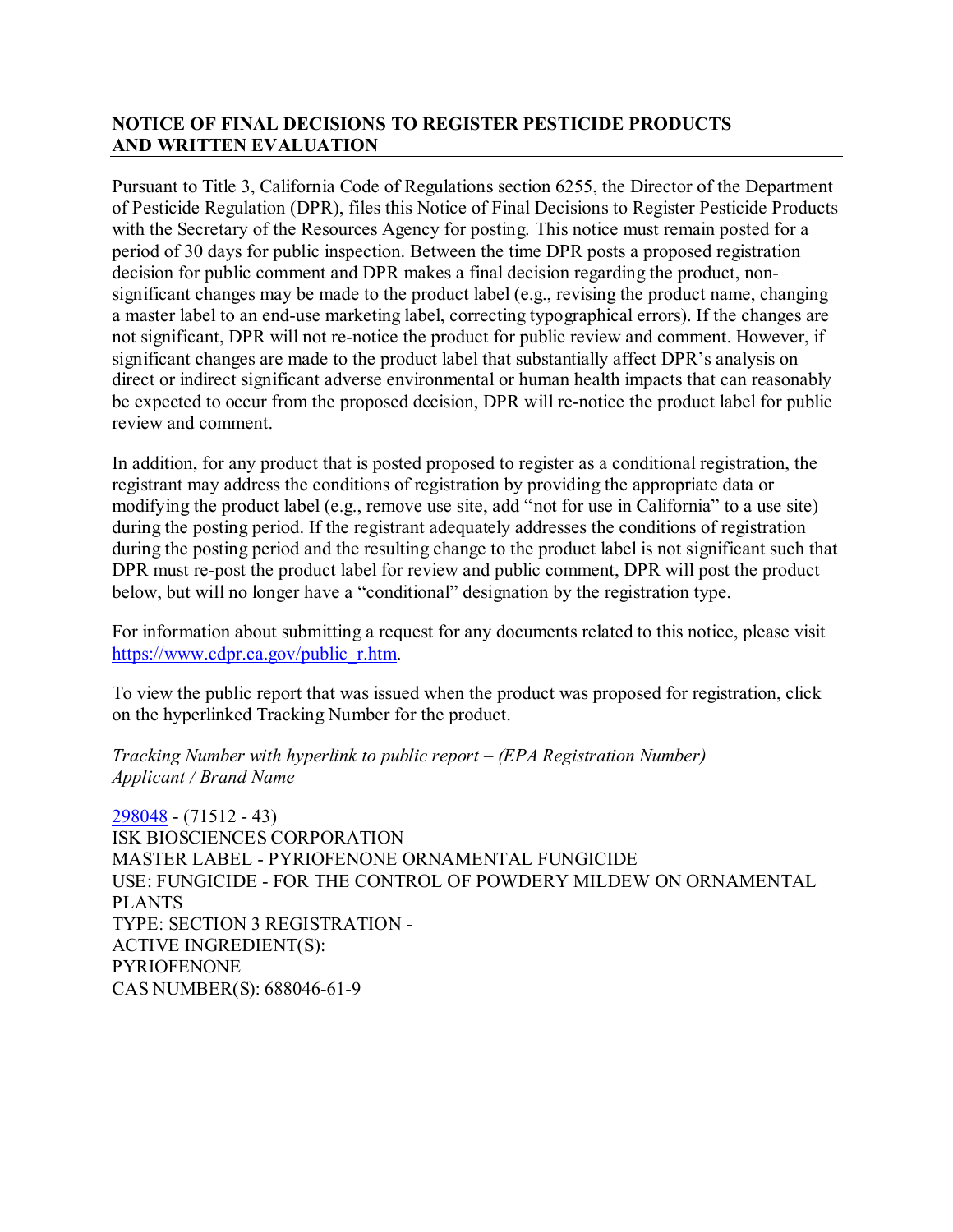### **Notice of Final Decisions to Register (Continued) Page 2**

### **Written Evaluation**

Pursuant to Title 3, California Code of Regulations section 6254, this notice includes a written evaluation of significant environmental points raised in comments submitted during the review and comment period required by Title 3, California Code of Regulations section 6253 for any of the products listed above.

### **DPR received no comments on the above listed products.**

*Original signed by Tulio Macedo 12/08/2021*

 Tulio Macedo, Chief Pesticide Registration Branch

Dated